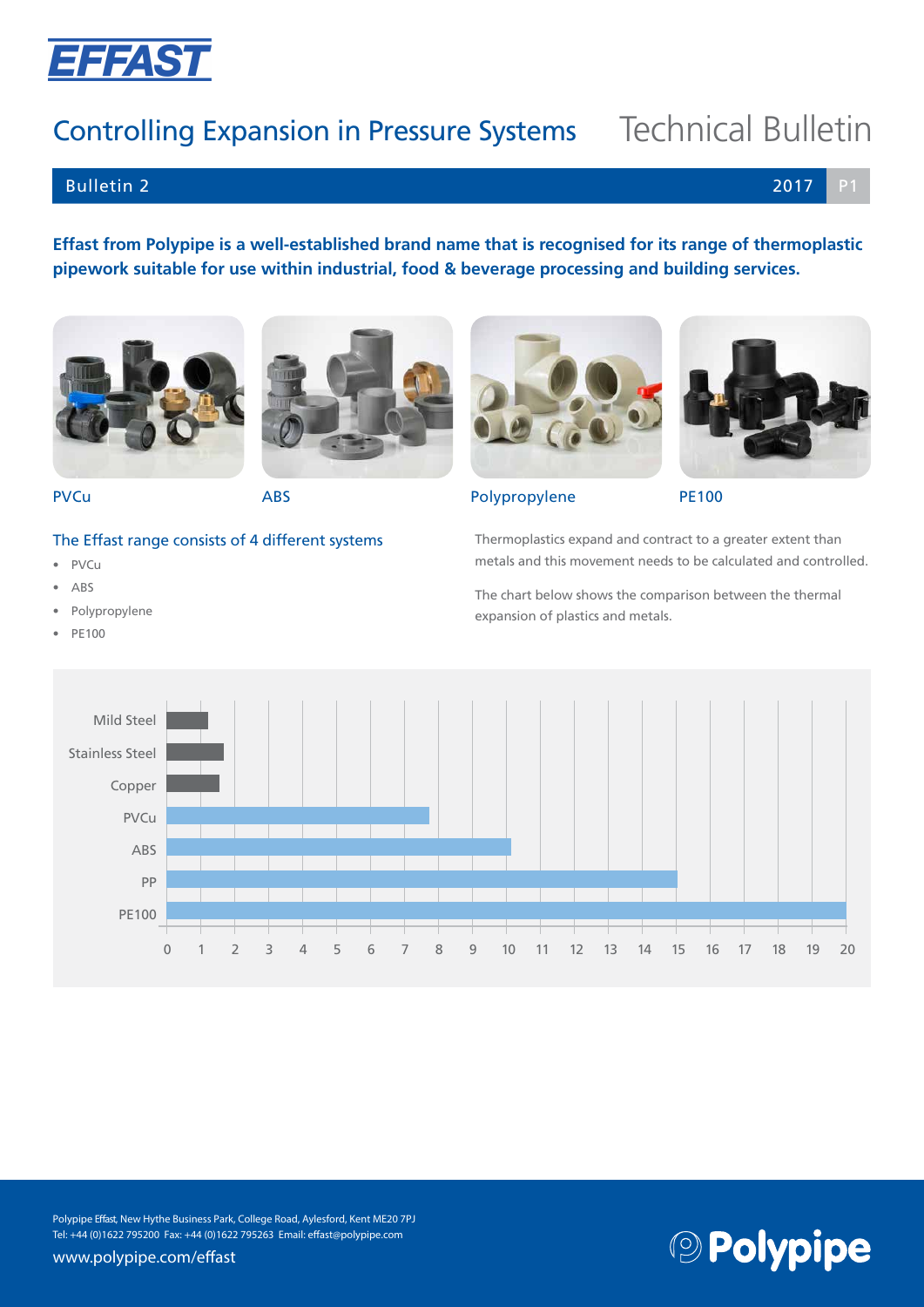

## Controlling Expansion in Pressure Systems Technical Bulletin

### Bulletin 2 2017 P2

There are two factors to consider when calculating expansion or contraction in pipes:

- Environmental temperature (external temperature) at which the pipe will stabilise prior to installation
- Fluid temperature (internal temperature) which is the operational temperature of the pipeline system

The change in length due to thermal expansion or contraction in a pipeline system is determined by the following formula:-

## $\Delta L = \Delta T \times L \times \delta$

#### **Where:**

**∆T** = Difference in temperature between the installation and the operating temperatures in °C **∆T** = (**T** operate - **T** install)

- $L =$  Length of pipe when installed
- $\delta$  = Coefficient of expansion

| <b>COEFFICIENT OF LINEAR EAFAINSION FOR THERINIOFLASTICS</b> (0) |                                           |  |  |  |
|------------------------------------------------------------------|-------------------------------------------|--|--|--|
| Coefficient $\delta$<br>$(10-5m/m^{\circ}C)$                     | Length/temperature<br>equivalent (mm/m°C) |  |  |  |
| 7.8                                                              | 0.078                                     |  |  |  |
| 10.1                                                             | 0.101                                     |  |  |  |
| 15.0                                                             | 0.150                                     |  |  |  |
| 20.0                                                             | 0.200                                     |  |  |  |
|                                                                  |                                           |  |  |  |

**COEFFICIENT OF LINEAR EXPANSION FOR THERMOPLASTICS** (b)

### **Flexible arms in pipeline installations**

Flexible arms or expansion bellows are used in order to avoid the associated stresses generated from a pipe's change in length due to expansion or contraction. Expansion bellows are not a prime concern of this document and the installer is advised to seek specialist guidance from the manufacturers of such products.

The flexibility of plastics permits expansion or contraction to be compensated for by means of either directional change within a pipe system (single flexible arm) or by the installation of expansion loops consisting of two flexible arms (double flexible arm), as shown in the following illustrations: -

#### Single arm



### Double arm (expansion loop)



Polypipe Effast, New Hythe Business Park, College Road, Aylesford, Kent ME20 7PJ Tel: +44 (0)1622 795200 Fax: +44 (0)1622 795263 Email: effast@polypipe.com

**© Polypipe** 

www.polypipe.com/effast